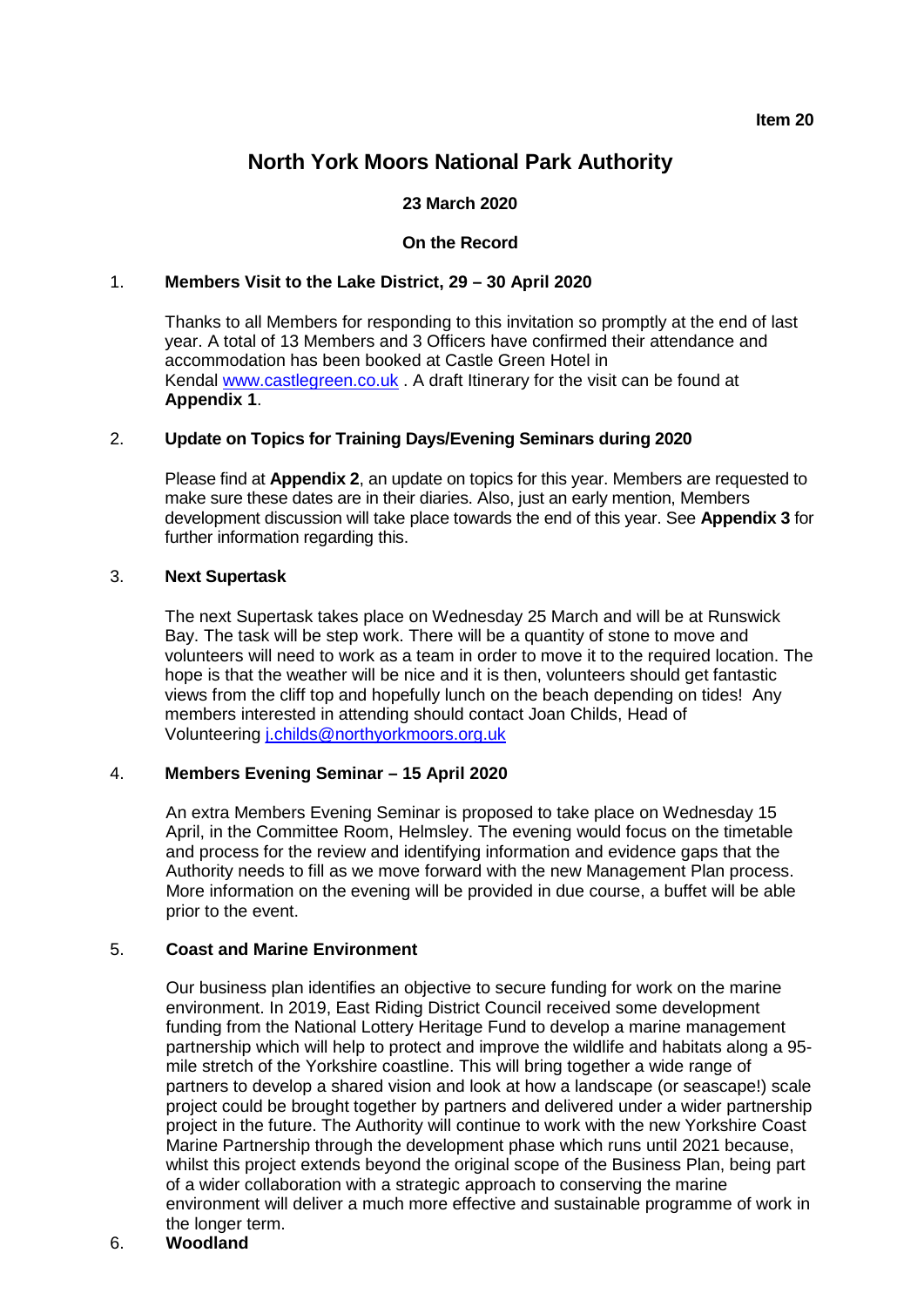At a recent meeting with the North Yorkshire Moors Association (NYMA) concern was expressed about the lack of public influence on where afforestation occurs. The issue was initially raised in relation to a planting scheme near Fryup that was locally controversial because of its impact on landscape amenity and local folklore. In this instance, it was a countryside stewardship proposal that was subject to a screening process by the Forestry Commission to determine if an Environmental Impact Assessment was required. In National Parks, all afforestation projects on sensitive sites or over two hectares in size require prior screening. In these cases, the proposed planting is listed on the Forestry Commission public register and statutory consultees are informed. We were consulted and as part of the process, we brought the proposal to the attention of the Parish Council. We did not receive any feedback and after consideration of the information available to us we raised no objection to the scheme.

For our own Woodland creation schemes, we routinely consult with Parish Councils and work with them to ensure any issues or concerns relating to the proposed plantings scheme are addressed. In future, we will also include NYMA in our consultations.

#### 7. **Environmental Land Management Scheme**

A questionnaire that sought the views of farmers and land managers within the North York Moors National Park as to which public goods they feel willing and able to deliver was sent out in January. It was hoped that everyone managing land within the National Park will have had an opportunity to respond to the questionnaire if they wished but unfortunately we have no mechanism available to ensure that the opportunity would reach everyone. The questionnaire was promoted via the regional and local press, on social media, through farming organisations, at agricultural trading stores, at livestock markers and it was posted out or e-mailed to those we have contact details for.

We received an exceptionally high level of responses; over 500, of which 365 were completed to a level that provides sufficient data for analysis. Eight focus groups have been held subsequently to build on the responses from the questionnaire, covering all the main farming sectors active in the National Park.

The results of the questionnaire and the focus groups are currently being collated and analysed by Service Insights Ltd, the consultancy that was successfully appointed to assist in this element of the Defra Test and Trails contract.

The next piece of work required by the Defra contract is to develop a financial modelling tool that will model the economic impact of attaching different values (payments) to the delivery of different public goods and the impact this has on different farming sectors active within the NYMNP. A tender will be let shortly to engage a consultant to work with us to develop and test the modelling tool.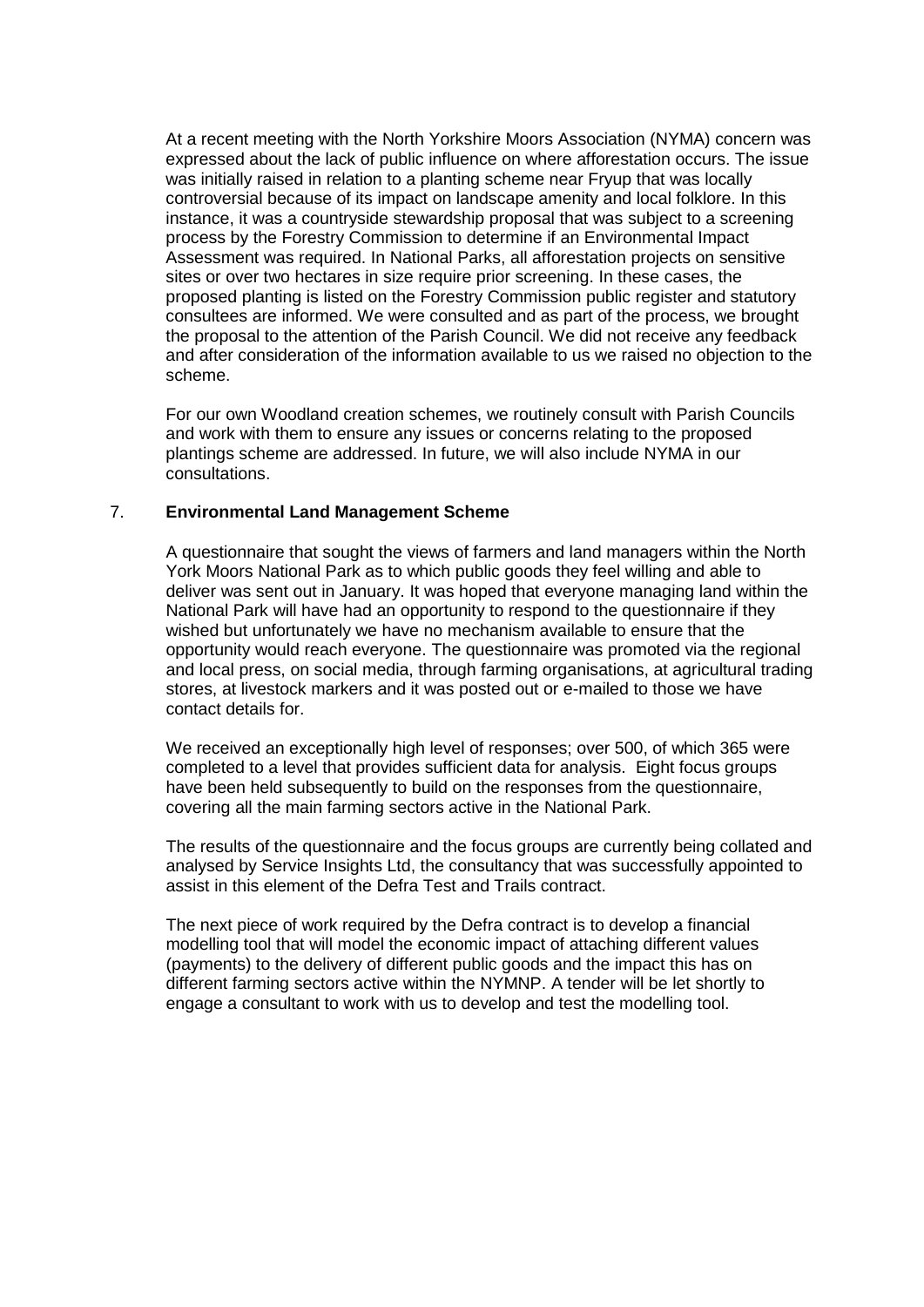

# **Visit by Officers and Members of North York Moors National Park – Wednesday 29 April to Thursday 30 April 2020**

| In attendance                         |                                                       |
|---------------------------------------|-------------------------------------------------------|
| <b>North York Moors NP</b>            | <b>Lake District NP</b>                               |
| Andy Wilson - CEO                     | <b>Richard Leafe - CEO</b>                            |
| Chris France - Dir. of Planning       | Steve Ratcliffe - Dir. Sust. Development              |
| Catriona McLees - Head of Marketing & | Mike McKinley - Chairman (SoS Parish)                 |
| Comms                                 |                                                       |
| Jim Bailey - Chairman (Ryedale DC)    | Peter Allen - Deputy Chairman (SoS)                   |
| Malcolm Bowes - Deputy Chairman (SoS  | Tony Watson - Head of Communications and              |
| Parish)                               | <b>Commercial Services</b>                            |
| Ena Dent (SoS Parish)                 | Luis Martins - Deputy Head of Service - Commercial    |
| Alison Fisher (SoS)                   | Andy McGirl - Team Leader - Information Centres       |
| Janet Frank (Ryedale DC)              | Simon Hill - Team Leader - Commercial Property        |
| David Hugill (Hambleton DC)           | Alan Barry (Cumbria CC) (29 <sup>th</sup> April only) |
| <b>Bob Marley (SoS Parish)</b>        | Mark Kidd (SoS Parish) (30 <sup>th</sup> April only)  |
| Shaun Moody (Redcar & Cleveland BC)   | Michael Carter (SoS) (tbc)                            |
| Caroline Patmore (North Yorkshire CC) | Geoff Davies (SoS Parish) (tbc)                       |
| Clive Pearson (Scarborough BC)        |                                                       |
| Andrew Scott (SoS)                    |                                                       |
| Jeremy Walker (SoS)                   |                                                       |
| Colin Williams (SoS Parish)           |                                                       |

# **Wednesday 29 April 2020**

| <b>Time</b>        | Location         | Agenda                                                                                                                                                                               | Leading                        | <b>Notes</b>                                                     |
|--------------------|------------------|--------------------------------------------------------------------------------------------------------------------------------------------------------------------------------------|--------------------------------|------------------------------------------------------------------|
| $12.30 -$<br>13.00 | <b>Brockhole</b> | <b>Arrival and Buffet Lunch</b>                                                                                                                                                      |                                |                                                                  |
| $13.00 -$<br>13.30 | <b>Brockhole</b> | <b>Welcome and Purpose</b><br>Introduction: what each NP would like to<br>get out of the session                                                                                     | Mike Mck/<br><b>Jim Bailey</b> |                                                                  |
| $13.30 -$<br>14.00 | <b>Brockhole</b> | <b>Introduction to the Lake District</b><br>About LDNP, Vision, Partnership, Org<br><b>Strategy, Climate Budget</b>                                                                  | Richard<br>Leafe               | Powerpoint to<br>include Key Facts /<br>Vision / Org<br>Strategy |
| 14.00-<br>14.15    | <b>Brockhole</b> | <b>Coffee Break</b>                                                                                                                                                                  |                                |                                                                  |
| $14.15 -$<br>14.45 | <b>Brockhole</b> | <b>Our Commercial Journey</b><br>LDNPA work to improve commercial<br>performance of our visitor services.<br>Working with private operators.<br>Managing Visitors in honeypot sites. | Tony / Luis                    | Gavin / Kerry to<br>help with some<br>supporting slides          |
| $14.45 -$<br>15.45 | <b>Brockhole</b> | <b>Tour of Brockhole</b><br>Site development programme to improve                                                                                                                    | Sam / Luis                     |                                                                  |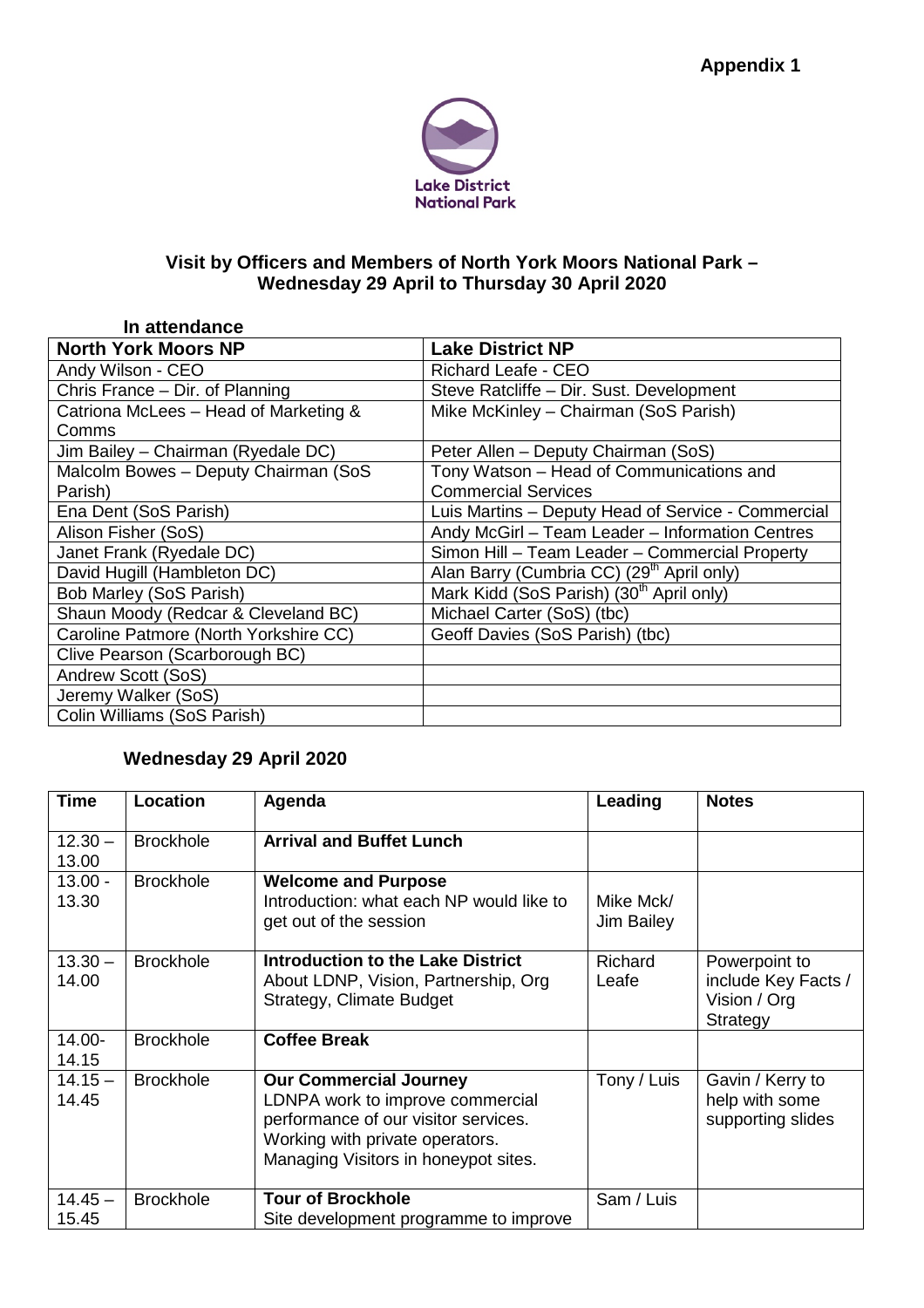|           |                    | commercial performance and carbon    |             |                   |
|-----------|--------------------|--------------------------------------|-------------|-------------------|
|           |                    | emissions.                           |             |                   |
| $15.45 -$ |                    | Travel to Bowness Bay Info Centre    |             |                   |
| 16.00     |                    |                                      |             |                   |
| $16.00 -$ | <b>Bowness TIC</b> | <b>Introduction to Bowness TIC</b>   | Andy McGirl | Glenridding may   |
| 16.30     |                    | Making the TIC more commercial       |             | be another option |
|           |                    | Visitor economy pressures            |             | to encompass CC   |
|           |                    |                                      |             |                   |
| $16.30 -$ |                    | <b>Travel to Castle Green Hotel:</b> |             |                   |
| 17.00     |                    | Check in                             |             |                   |
| $17.00 -$ | Castle Green       | Continue discussions informally      |             |                   |
| 18.30     | Hotel              |                                      |             |                   |
| 19.30     | Castle Green       | <b>Dinner</b>                        |             |                   |
|           | Hotel              |                                      |             |                   |

# **Thursday 30 April 2020**

|                    | Thursday 30 April 2020        |                                                                                                                                                             |                                          |              |
|--------------------|-------------------------------|-------------------------------------------------------------------------------------------------------------------------------------------------------------|------------------------------------------|--------------|
| <b>Time</b>        | Location                      | Agenda                                                                                                                                                      | Leading                                  | <b>Notes</b> |
| 08.00              | <b>Castle Green</b>           | <b>Breakfast</b>                                                                                                                                            |                                          |              |
| $09.00 -$<br>10.00 |                               | <b>Check Out: Travel to Coniston Boating</b><br><b>Centre</b>                                                                                               |                                          |              |
| $10.00 -$<br>10.45 | Coniston BC                   | <b>Coniston Boating Centre</b><br>Tour of Coniston Site and introduction to<br>operations based there<br>Developing commerciality in Commercial<br>Property | Simon<br>Richard<br><b>Steve</b><br>Tony |              |
| $10.45 -$<br>11.45 | Coniston BC                   | Steam Yacht Gondola - leaves 10.45<br>1 Hr Cruise – continuing discussions                                                                                  |                                          |              |
| 11.45              | Coniston BC                   | <b>Continuing Discussions</b><br>Flood Management in Coniston<br>Climate Change<br>Commons Mgt                                                              | Simon<br>Richard<br><b>Steve</b><br>Tony |              |
| 12.15              | <b>Bluebird Cafe</b>          | <b>Lunch: Bluebird Café</b>                                                                                                                                 |                                          |              |
| $13.00 -$<br>13.45 | <b>Bluebird Café</b><br>/ CBC | <b>Continuing Discussions</b>                                                                                                                               |                                          |              |
| $13.45 -$<br>17.15 |                               | <b>Travel to Helmsley</b>                                                                                                                                   |                                          |              |

**Subjects: Tourism/Climate Change and Increasing Resources**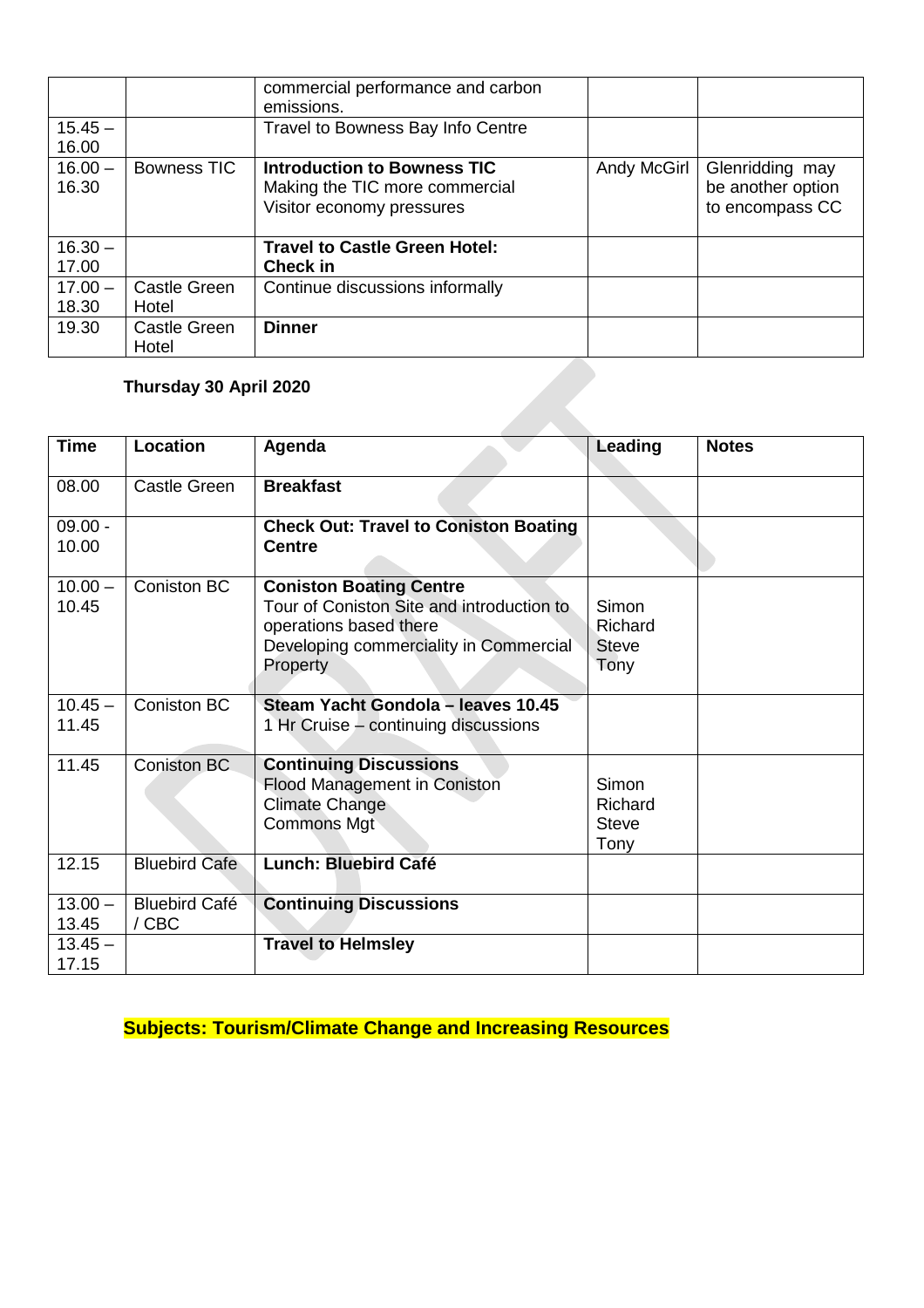| <b>Meeting</b>                 | <b>Date of Meeting</b>       | <b>Chairs Briefing</b>    |
|--------------------------------|------------------------------|---------------------------|
| <b>January</b>                 |                              |                           |
|                                |                              |                           |
| <b>Planning Site Visit</b>     | <b>Monday 6 January</b>      |                           |
| <b>Planning Committee</b>      | <b>Thursday 16 January</b>   | Monday 13 January @ 10am  |
| <b>CLM Forum</b>               | <b>Monday 27 January</b>     | <b>Topic: Ryevitalise</b> |
| <b>Planning Site Visit</b>     | <b>Friday 31 January</b>     |                           |
| <b>Members Evening Seminar</b> | <b>Thursday 30 January</b>   |                           |
|                                |                              |                           |
| <b>February</b>                |                              |                           |
|                                |                              |                           |
| <b>FRAS Committee</b>          | <b>Monday 3 February</b>     | Tuesday 28 January @ 10am |
| <b>RAF Fylingdales</b>         | <b>Wednesday 12 February</b> |                           |
| <b>Planning Committee</b>      | <b>Thursday 27 February</b>  | Monday 24 February @ 10am |

| <b>March</b>                   |                                         |                                         |
|--------------------------------|-----------------------------------------|-----------------------------------------|
|                                |                                         |                                         |
| Members training event         | <b>Sunday 8 March</b>                   |                                         |
| $NPA$ *                        | <b>Monday 23 March</b>                  | Friday 20 March @ 1pm                   |
| <b>Planning Site Visit</b>     | <b>Friday 27 March</b>                  |                                         |
| <b>Northern Parish Forum</b>   | <b>Tuesday 31 March</b>                 |                                         |
|                                |                                         |                                         |
| <b>April</b>                   |                                         |                                         |
|                                |                                         |                                         |
| <b>Planning Committee</b>      | <b>Thursday 9 April</b>                 | Monday 6 April @ 10am                   |
| <b>PLUG</b>                    | <b>Thursday 16 April</b>                |                                         |
| Southern Parish Forum          | <b>Thursday 16 April</b>                |                                         |
| <b>ARB Forum</b>               | <b>Monday 20 April</b>                  | <b>Topic: Education and Sutton Bank</b> |
| <b>Western Parish Forum</b>    | <b>Tuesday 21 April</b>                 |                                         |
| <b>Coastal Parish Forum</b>    | <b>Monday 27 April</b>                  |                                         |
|                                | 29 & 30 April - Lake<br><b>District</b> |                                         |
| <b>Members Training Day</b>    |                                         | (includes an overnight stay)            |
| <b>May</b>                     |                                         |                                         |
|                                |                                         |                                         |
| <b>Planning Site Visit</b>     | <b>Monday 11 May</b>                    |                                         |
| <b>CLM</b>                     | <b>Wednesday 13 May</b>                 | <b>Topic: TBC</b>                       |
| <b>Members Evening Seminar</b> | <b>Wednesday 20 May</b>                 | <b>Management Plan</b>                  |
| <b>Planning Committee</b>      | <b>Thursday 21 May</b>                  | Monday 18 May @ 10am                    |
| <b>FRAS Committee</b>          | <b>Tuesday 26 May</b>                   | Wednesday 20 May @ 3.30pm               |
|                                |                                         |                                         |
| June                           |                                         |                                         |
|                                |                                         |                                         |
| Local Access Forum             | <b>Wednesday 10 June</b>                |                                         |
| NPA/AGM <sup>*</sup>           | <b>Monday 22 June</b>                   | Friday 19 June @ 1pm                    |
| <b>Joint Parish Forum</b>      | <b>June or early July</b>               |                                         |
|                                |                                         |                                         |
|                                |                                         |                                         |
|                                |                                         |                                         |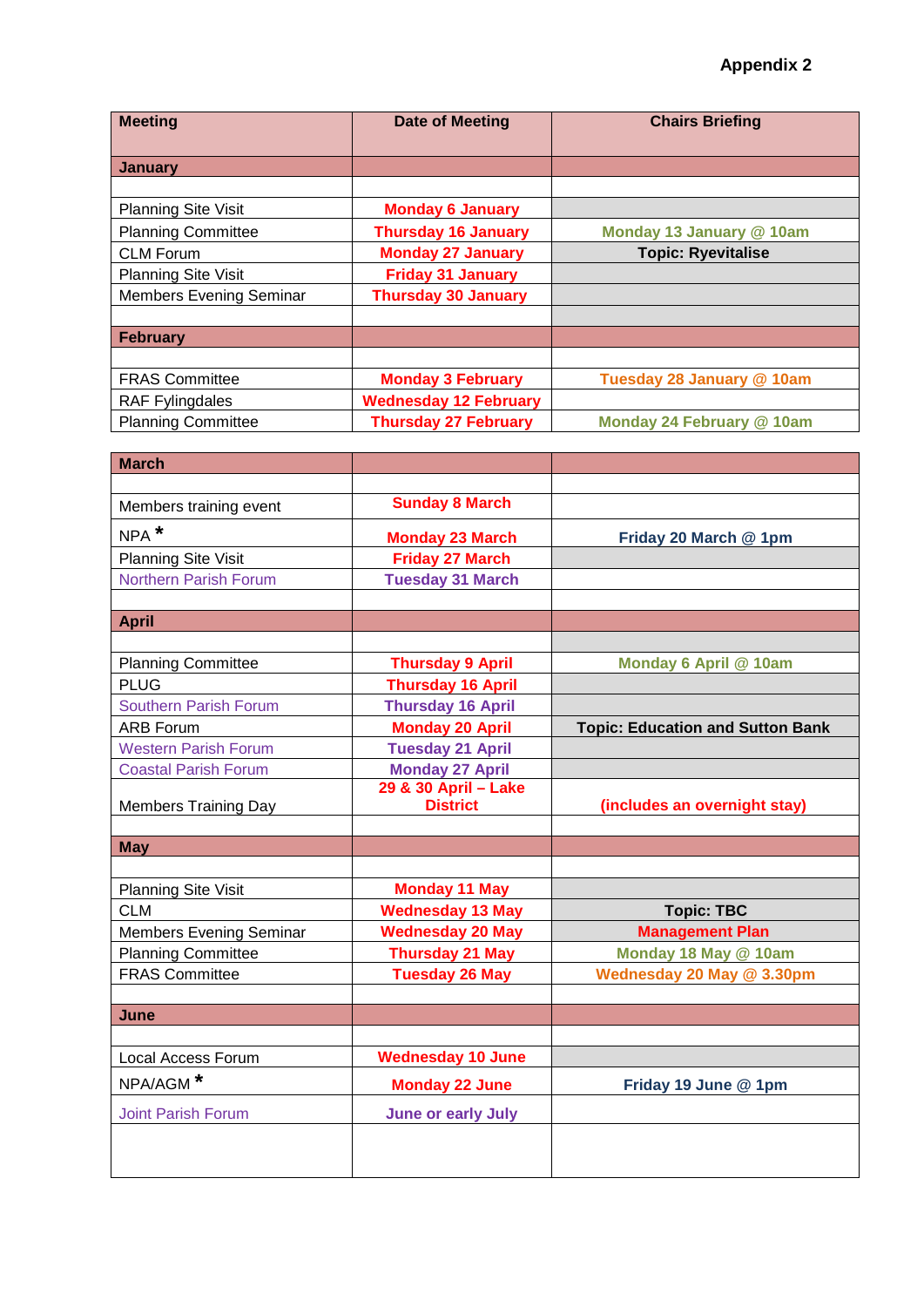| July                           |                              |                                            |  |
|--------------------------------|------------------------------|--------------------------------------------|--|
|                                |                              |                                            |  |
| <b>Members Training Day</b>    | <b>Wednesday 1 July</b>      | <b>Accessibility/ Historic Environment</b> |  |
| <b>Planning Site Visit</b>     | <b>Friday 3 July</b>         |                                            |  |
| <b>ARB/CLM Joint Forum</b>     | <b>Monday 13 July</b>        | <b>Topic: Health &amp; Wellbeing</b>       |  |
| <b>Planning Committee</b>      | <b>Thursday 16 July</b>      | Monday 13 July @ 10am                      |  |
| NPA Scrutiny*                  | <b>Monday 27 July</b>        | Friday 24 July @ 1pm                       |  |
|                                |                              |                                            |  |
| <b>August</b>                  |                              |                                            |  |
|                                |                              |                                            |  |
| <b>Members Evening Seminar</b> | <b>Thursday 20 August</b>    | <b>Staff Updates (Moors Centre)</b>        |  |
| <b>Planning Site Visit</b>     | <b>Friday 21 August</b>      |                                            |  |
| <b>September</b>               |                              |                                            |  |
|                                |                              |                                            |  |
| <b>FRAS Committee</b>          | <b>Tuesday 1 September</b>   | Tuesday 25 August @ 10am                   |  |
| <b>Planning Committee</b>      | <b>Thursday 3 September</b>  | Friday 28 August @ 10am                    |  |
| <b>PLUG</b>                    | <b>Thursday 24 September</b> |                                            |  |
| NPA Committee*                 |                              |                                            |  |
|                                | <b>Monday 28 September</b>   | Friday 25 September @ 1pm                  |  |
| <b>October</b>                 |                              |                                            |  |
|                                |                              |                                            |  |
| <b>Planning Site Visit</b>     | <b>Friday 2 October</b>      |                                            |  |
| <b>CLM</b>                     | <b>Monday 5 October</b>      | <b>Topic: Farming (TBC)</b>                |  |
| <b>Northern Parish Forum</b>   | <b>Tuesday 6 October</b>     |                                            |  |
| <b>Southern Parish Forum</b>   | <b>Thursday 8 October</b>    |                                            |  |
|                                |                              | <b>Future Projects summary /</b>           |  |
| Members Evening Seminar        | <b>Tuesday 13 October</b>    | <b>Management Plan</b>                     |  |
| <b>Planning Committee</b>      | <b>Thursday 15 October</b>   | Monday 12 October @ 10am                   |  |
| <b>Western Parish Forum</b>    | <b>Tuesday 20 October</b>    |                                            |  |
| <b>Members Training Day</b>    | <b>Wednesday 21 October</b>  | <b>Future Projects site visits</b>         |  |
| <b>Coastal Parish Forum</b>    | <b>Monday 26 October</b>     |                                            |  |
| <b>November</b>                |                              |                                            |  |
|                                |                              |                                            |  |
| ARB                            | <b>Thursday 5 November</b>   | <b>Topic: TBC</b>                          |  |
| <b>FRAS Committee</b>          | <b>Monday 16 November</b>    | Tuesday 10 November @ 10am                 |  |
| <b>Planning Site Visit</b>     | <b>Friday 20 November</b>    |                                            |  |
|                                |                              |                                            |  |
| <b>December</b>                |                              |                                            |  |
|                                |                              |                                            |  |
| Local Access Forum             | <b>Tuesday 1 December</b>    |                                            |  |
| <b>Planning Committee</b>      | <b>Thursday 3 December</b>   | Monday 30 November @ 10am                  |  |
| NPA Committee <sup>*</sup>     | <b>Monday 14 December</b>    | Friday 11 December @ 1pm                   |  |

**\* Denotes NPA Committees/Meetings starting at 9.30am**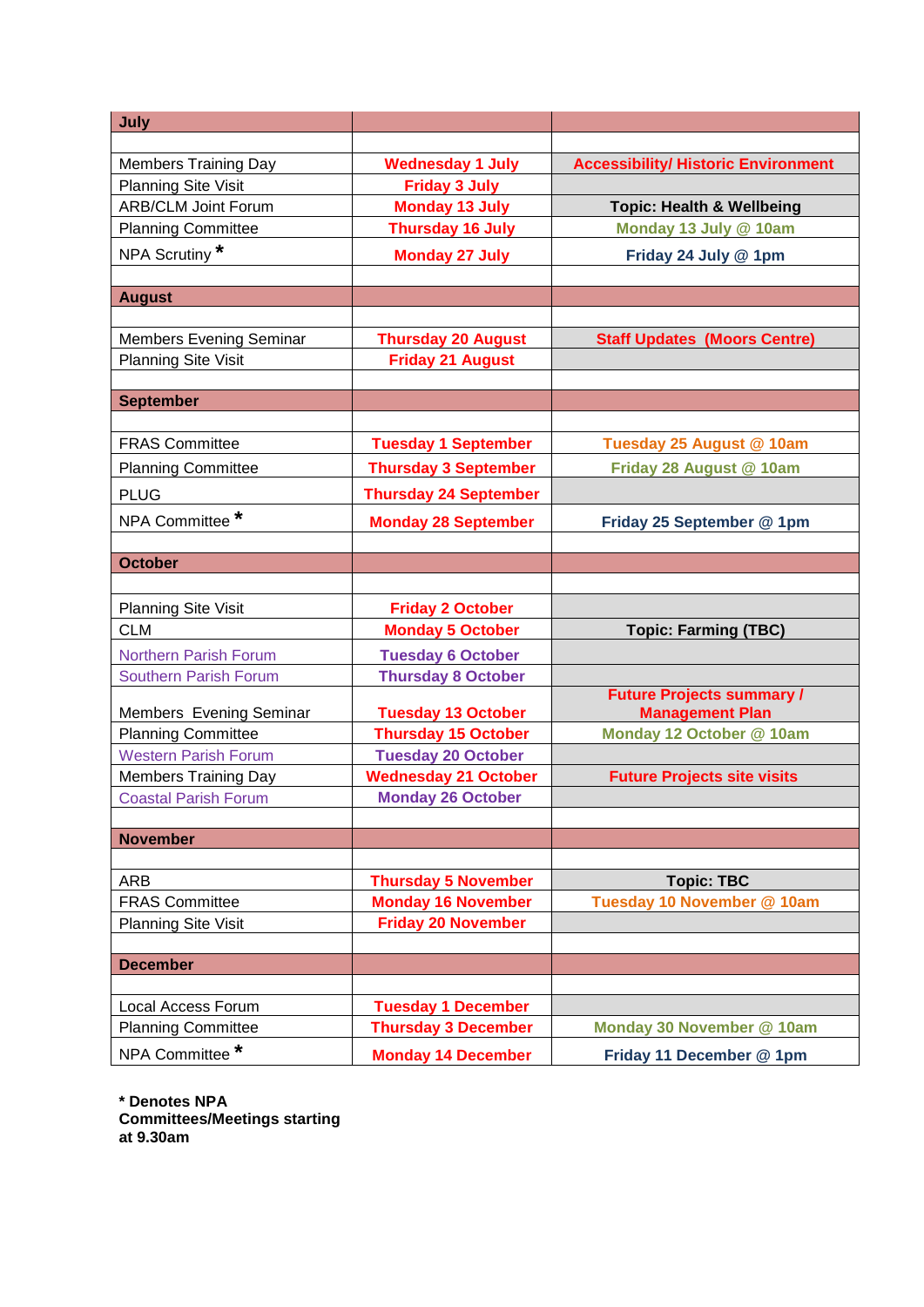## **Member Training/Events Programme for 2020**

| <b>Date</b>             | <b>Training/Event</b>                                             | <b>Lead Officer</b>       |
|-------------------------|-------------------------------------------------------------------|---------------------------|
| Members attending       | Full standards and code of conduct                                | Lisa Dixon                |
| either 23 or 24 January | training                                                          |                           |
| $2020 - am/pm$ session  |                                                                   |                           |
| 30 January 2020         | Members Evening Seminar - need to                                 | Directors/Heads           |
|                         | explain proposed targets for                                      |                           |
|                         | additional year of BP; confirm what                               |                           |
|                         | we have not done in current BP and                                |                           |
|                         | agree why. Management Plan                                        |                           |
|                         | process and discuss initial thoughts                              |                           |
|                         | for major themes/actions, plus initial                            |                           |
|                         | discussions on Climate Change                                     |                           |
| 17 February 2020 - am   | '5yr health check' with Chairs and                                | Lisa Dixon                |
| session                 | Deputy Chairs, looking at all                                     |                           |
|                         | meetings and committees issues<br>including procedures, premises, |                           |
|                         | standards and behaviours                                          |                           |
| Sunday 8 March 2020 -   | Views of Young People - Sunday                                    | Mary-Jane                 |
| 10am-3pm                | event at Moors Centre with Young                                  | Alexander/Tammy           |
|                         | Rangers and Explorers                                             | Andrews                   |
| 29 & 30 April 2020      | Members Training Event - Visit to                                 | Topics to be covered;     |
| (includes an overnight  | the Lake District NP                                              | Tourism, Climate          |
| stay in Kendal)         |                                                                   | Change and Increasing     |
|                         |                                                                   | <b>Resources</b>          |
| 20 May 2020             | Members Evening Seminar -                                         | Directors/Heads           |
|                         | Management Plan                                                   |                           |
| June 2020 - date to be  | Health and Safety for Chairs/Deputy                               | Ian Nicholls/Dom          |
| confirmed               | <b>Chairs</b>                                                     | Passman                   |
|                         |                                                                   |                           |
| 1 July 2020             | Members Training Day -                                            | Debbie Trafford/Briony    |
|                         | Accessibility/Historic<br>Environment/H&S                         | Fox/Ian Nicholls          |
|                         |                                                                   | Directors/Heads           |
| 20 August 2020          | Members Evening Seminar - Staff<br><b>Updates - Moors Centre</b>  |                           |
| 8-10 September 2020     | <b>Members National Induction Course</b>                          | Plas Tan y Bwich,         |
|                         |                                                                   | Snowdonia National Park   |
| 13 October 2020         | Members Evening Seminar - New                                     | Directors/Heads           |
|                         | Landscape Projects/Management                                     |                           |
|                         | Plan                                                              |                           |
| 21 October 2020         | Members Training Day - Site visits -                              | Directors/Heads           |
|                         | Landscape Projects                                                |                           |
| 11 December 2020        | Members Christmas Lunch                                           | <b>Authority Chair/VB</b> |

#### **Members are welcome to join in with any Volunteer super task days throughout the year. Information on these will be e-mailed to members as and when they are organised. Details for the first Supertask in 2020 are as follows:**

**Wednesday 25 March at Runswick Bay.** The task will be step work, there will be a quantity of stone to move and we will need to work as a team in order to move it to the required location. The hope is that the weather will be nice (reserve date late April just in case), we should get fantastic views from the cliff top and hopefully lunch on the beach depending on tides!